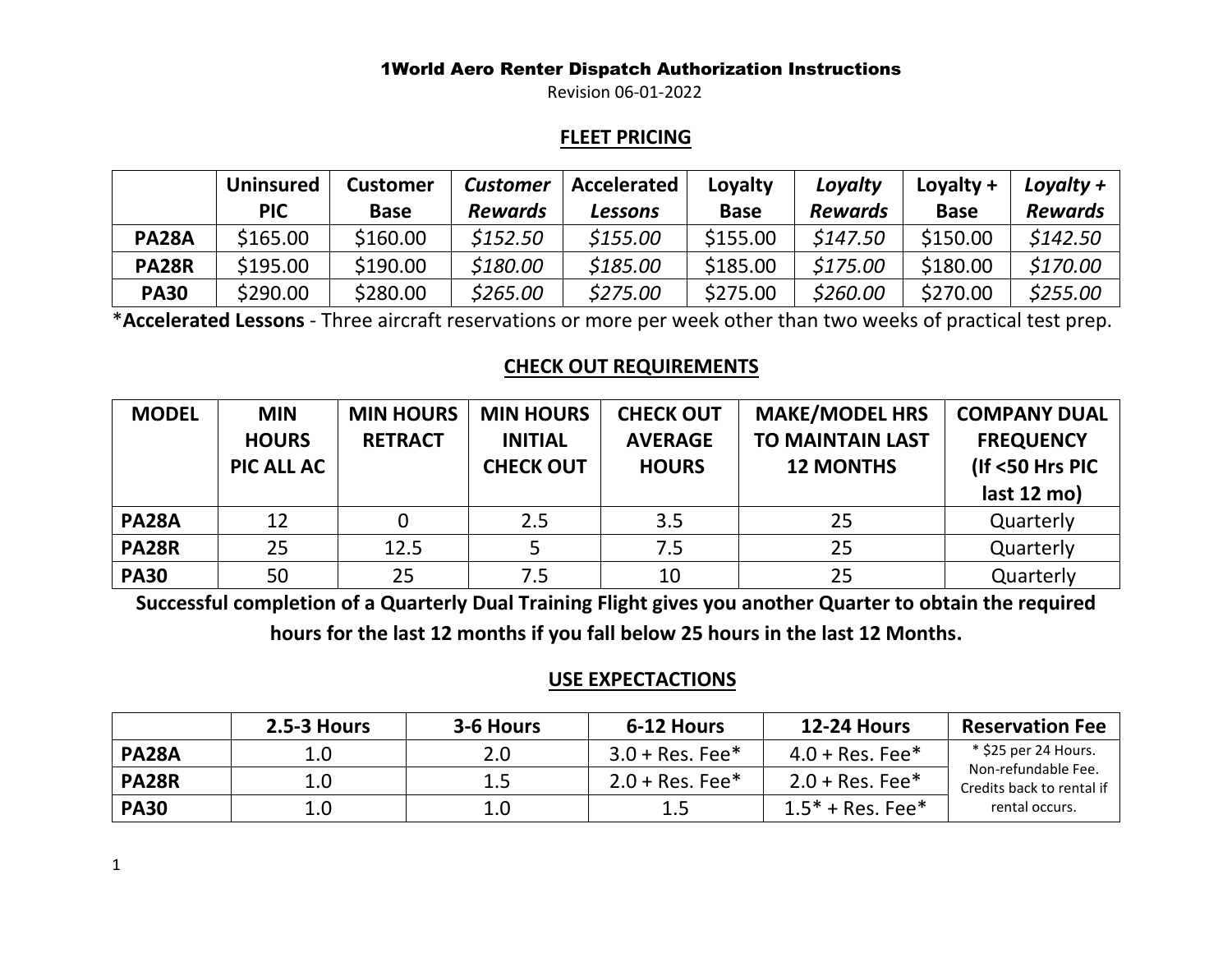Revision 06-01-2022

## **NOTES**

#### **DISPATCH GUIDE GENERAL CRITERIA**

- 1) Text approval from 1World Aero must be secured prior to *self-dispatch* beyond chart specified parameters.
- 2) All parameters apply equally to dual instruction and rental operations.
- 3) Touch and Goes only permitted in Fixed Gear PA28A. No Touch and Goes permitted in Retractable Gear aircraft.

## **DEFINITIONS**

- 1) Dual Time spent with a Company Flight Instructor.
- 2) Peer Copilot/Safety Pilot Another renter who is appropriately checked out in make and model and who is within currency.

## **STUDENT PILOTS**

- 1) Student pilots dispatch parameters controlled exclusively by valid instructor endorsement.
- 2) Student solos in pattern and cross country solos must be supervised and dispatched by endorsing CFI on site until 10 hours PIC and completion of the FAA written knowledge test and 10 hours PIC. Thereafter dispatch may be remotely approved by CFI text or email authorization in real time.

**VFR PPL CLOUD AND VISIBILTY** - If cloud and visibility minimums are not met, a qualified higher minimums renter pilot may act as co-pilot upon texting the name of the safety pilot to 1World Aero. Otherwise, a company CFI must be on board.

## **LANDING CURRENCY CLARIFICATION NOTES:**

- 1) Limiting wind components include forecast and/or reported gusts along your route.
- 2) *In Model* vs *In Other*: Use *In Other* parameter if you are using currency in model last flown to validate your currency for dispatch in a second airplane model.
	- *Minimum required landings in "Other" Model last 90 days = 3 for Fixed Gear, 6 for Complex.*
	- *Minimum required hours in "Other" Model last 12 Months = 2.5 for Warrior, 5 for Arrow, 7.5 for Twin Comanche.*
- 3) You may use limits that are one column to the right of your recent hours column if you have over 500 hours PIC.
- 4) Dual Landings shall include at least one satisfactory go around, an abnormal situation, and for single engine, one satisfactory power off 180. For Multi-Engine, power off 180 will be substituted with a satisfactory single engine approach at sim feather.

## **RENTAL INSURANCE.**

- 1) Required to act as Pilot In Command, and or to bring a passenger on board.
- 2) Rewards and Loyalty rates are not extended when a PIC does not have Rental Insurance in effect.
- 3) Minimum \$10,000 Hull and \$250,000 Liability coverage required. Single and Multi-Engine coverages are separate.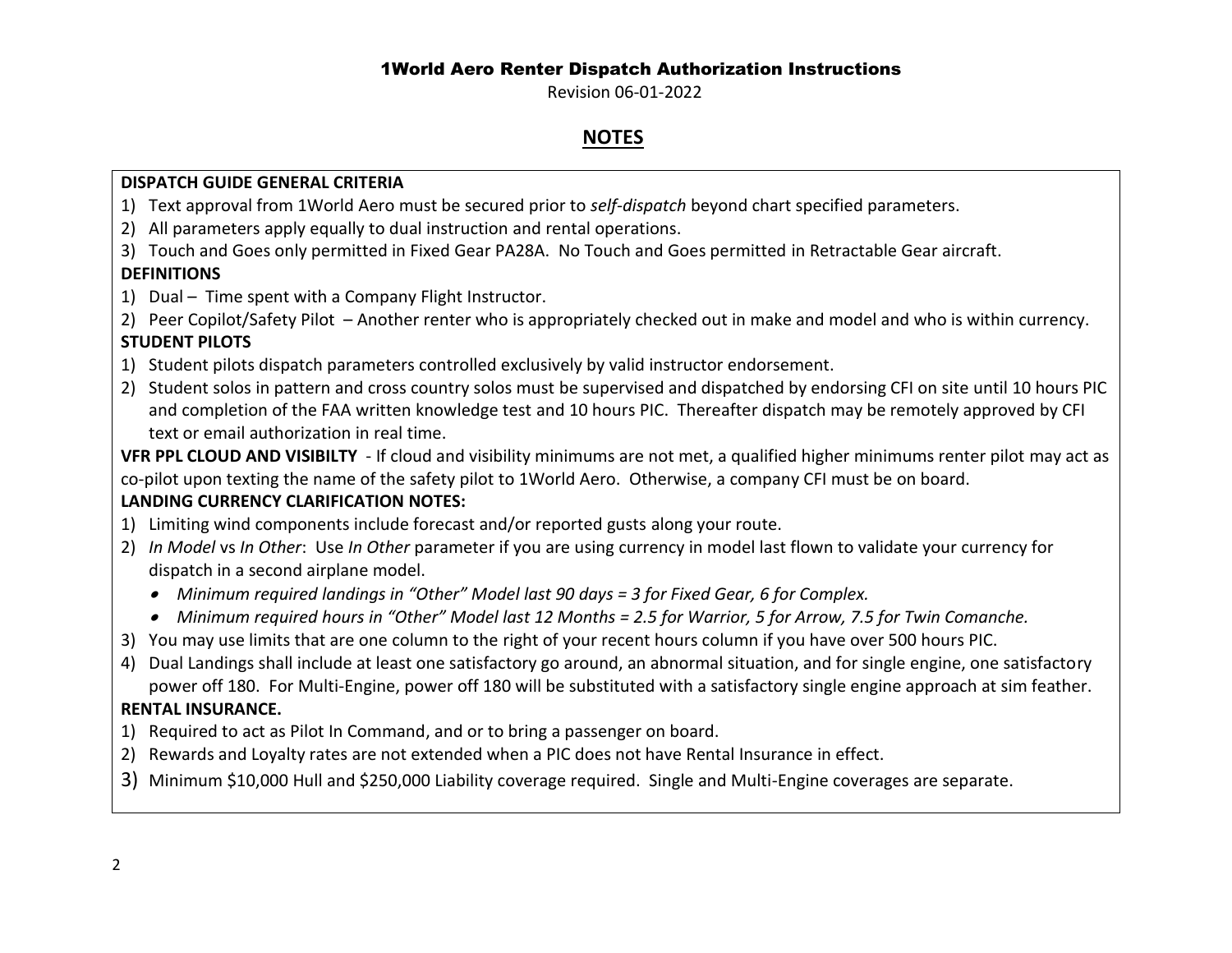Revision 06-01-2022

# **DAY – MAXIMUM HEADWIND/CROSSWIND COMPONENT CHART**

| 1 HOUR MIN          |                      |                      | TOTAL HOURS LOGGED IN PRECEEDING 12 MONTHS |            |            |
|---------------------|----------------------|----------------------|--------------------------------------------|------------|------------|
| <b>FLOWN IN:</b>    | <12 Hours            | <25 Hours            | <50 Hours                                  | <100 Hours | +100 Hours |
| LAST 120 DAYS       |                      |                      |                                            |            |            |
| In Model Only       | <b>Dual Landings</b> | <b>Dual Landings</b> | <b>Dual Landings</b>                       | $5/0$ KT   | 10/5KT     |
| <b>LAST 90 DAYS</b> |                      |                      |                                            |            |            |
| In Model            | <b>Dual Landings</b> | <b>Dual Landings</b> | $5/0$ KT                                   | 10/5KT     | 15/7KT     |
| In Other            | Dual Landings        | <b>Dual Landings</b> | <b>Dual Landings</b>                       | $5/0$ KT   | 10/5KT     |
| <b>LAST 60 DAYS</b> |                      |                      |                                            |            |            |
| In Model            | Dual Landings        | $5/0$ KT             | 10/5KT                                     | 15/7KT     | 20/10KT    |
| In Other            | <b>Dual Landings</b> | <b>Dual Landings</b> | $5/0$ KT                                   | 10/5KT     | 15/7KT     |
| <b>LAST 45 DAYS</b> |                      |                      |                                            |            |            |
| In model            | $5/0$ KT             | 10/5KT               | 15/7KT                                     | 20/10KT    | 25/15KT    |
| In Other            | <b>Dual Landings</b> | <b>Dual Landings</b> | 10/5KT                                     | 15/7KT     | 15/7KT     |
| <b>LAST 30 DAYS</b> |                      |                      |                                            |            |            |
| In Model            | 10/5KT               | <b>15KT/7KT</b>      | 20/10KT                                    | 25/15KT    | 30/17KT    |
| In Other            | <b>Dual Landings</b> | 5KT/OKT              | 10/5KT                                     | 15/7KT     | 20/10KT    |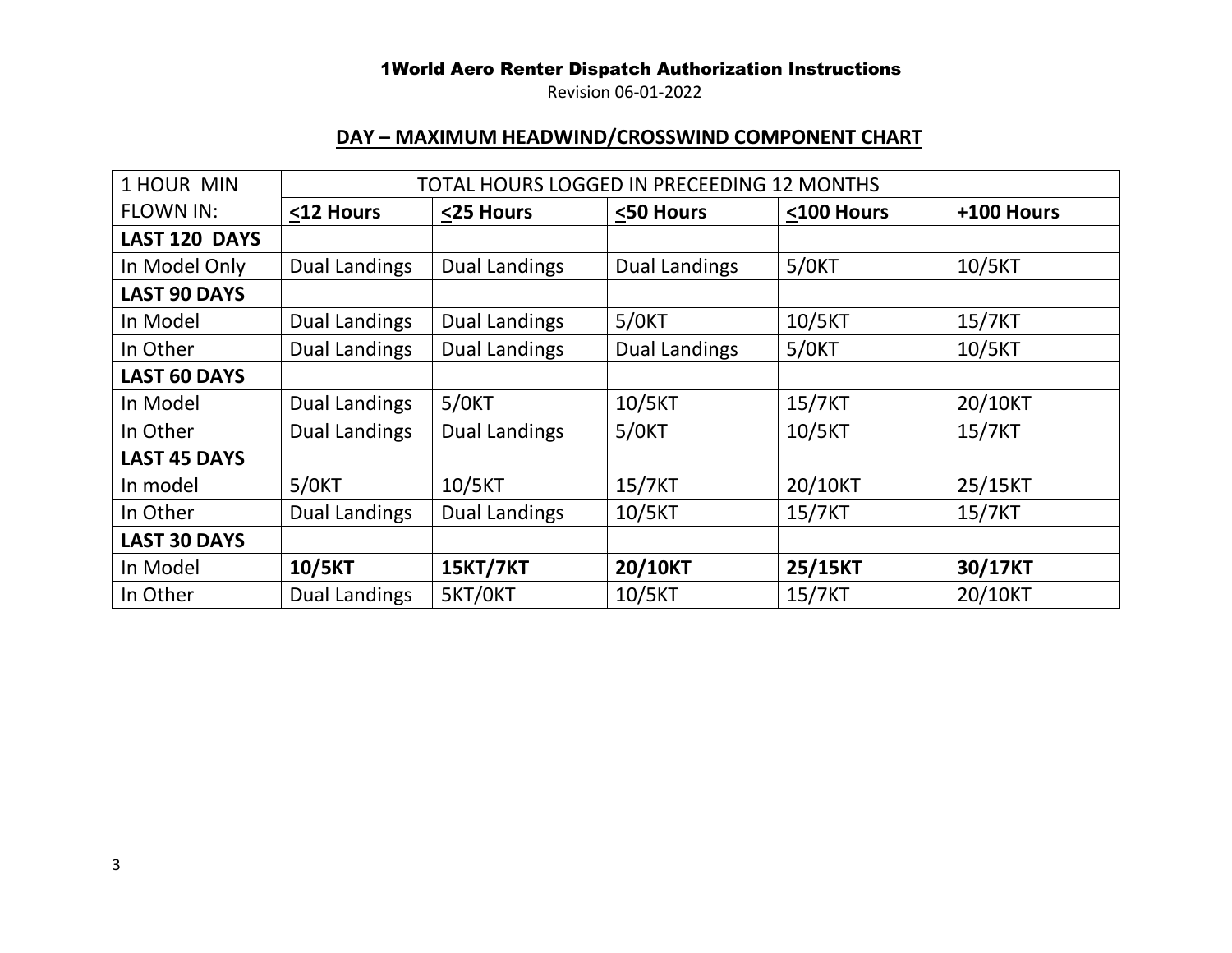Revision 06-01-2022

## **NIGHT – MAXIMUM HEADWIND/CROSSWIND COMPONENT CHART**

| 1 HOUR MIN            |                      |                      | TOTAL HOURS LOGGED IN PRECEEDING 12 MONTHS                                                          |                      |
|-----------------------|----------------------|----------------------|-----------------------------------------------------------------------------------------------------|----------------------|
| <b>FLOWN IN:</b>      | +12/<25 Hours        | >25 Hours            | >50 Hours                                                                                           | >100 Hours           |
| <b>OVER 90 NIGHTS</b> | <b>Dual Landings</b> | <b>Dual Landings</b> | <b>Dual Landings</b>                                                                                | <b>Dual Landings</b> |
| <b>LAST 90 NIGHTS</b> |                      |                      |                                                                                                     |                      |
| In Model Only         | <b>Dual Landings</b> | <b>Dual Landings</b> | $5/0$ KT                                                                                            | 10/5KT               |
| <b>LAST 60 NIGHTS</b> |                      |                      |                                                                                                     |                      |
| In Model              | <b>Dual Landings</b> | $5/0$ KT             | 10/5KT                                                                                              | 15/7KT               |
| <b>LAST 45 NIGHTS</b> |                      |                      |                                                                                                     |                      |
| In model              | <b>Dual Landings</b> | 10/5KT               | 15/7KT                                                                                              | 20/10KT              |
| In make               | <b>Dual Cycles</b>   | $5/0$ KT             | 10/5KT                                                                                              | 10/7KT               |
| <b>LAST 30 NIGHTS</b> |                      |                      |                                                                                                     |                      |
| In Model              | $5/0$ KT             | 10/5KT               | 15/7KT                                                                                              | 20/10KT              |
| In Make               | <b>Dual Landings</b> | $5/0$ KT             | 10/5KT                                                                                              | 15/7KT               |
|                       |                      |                      | Power Off 180 (SE) or Simulated Single Engine Approach (ME) not required nor advised in night "Dual |                      |
| Landings."            |                      |                      |                                                                                                     |                      |

# **DAY VFR MINIMUM CLOUD BASE/VISIBILITY CHART**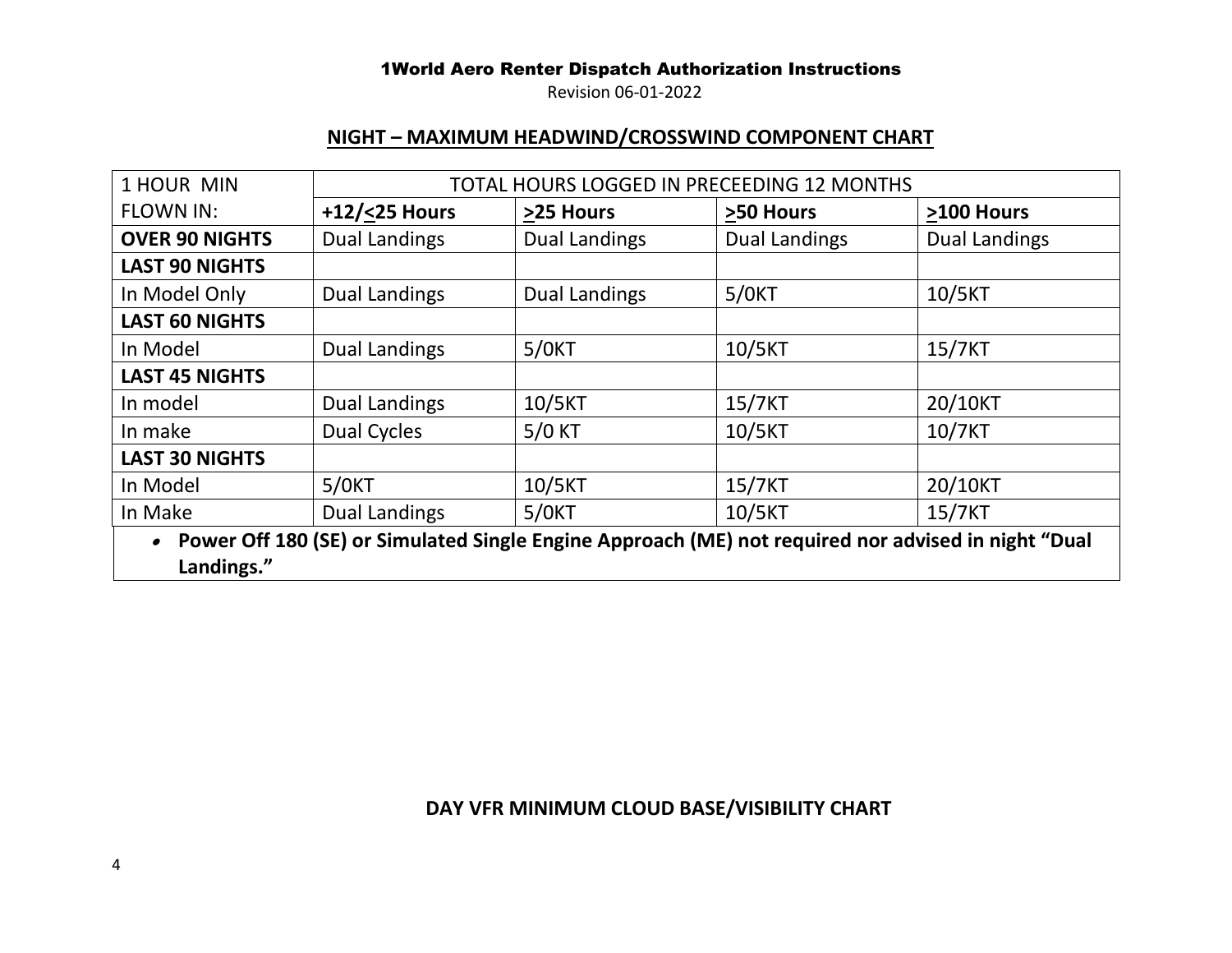Revision 06-01-2022

| l FLIGHT LEG      | TOTAL HOURS LOGGED IN PRECEEDING 12 MONTHS |              |                     |  |
|-------------------|--------------------------------------------|--------------|---------------------|--|
|                   | <25 Hours                                  | <50 Hours    | <b>&gt;50 Hours</b> |  |
| $50/+ NM$         | V10/4500 ft                                | V10/3500 ft  | V7/2500 ft          |  |
| -50 NM            | $V10/3000$ ft                              | V7/2500 ft   | V7/2000 ft          |  |
| <b>IN PATTERN</b> | V10/2000 ft                                | $V7/1500$ ft | $V5/1500$ ft        |  |

# **NIGHT VFR MINIMUM CLOUD BASE/VISIBILITY CHART**

| <b>FLIGHT LEG</b>      | TOTAL HOURS LOGGED IN PRECEEDING 12 MONTHS                                                                                                                                         |             |            |  |  |
|------------------------|------------------------------------------------------------------------------------------------------------------------------------------------------------------------------------|-------------|------------|--|--|
|                        | <25 Hours                                                                                                                                                                          | <50 Hours   | >50 Hours  |  |  |
| <b>OUTSIDE PATTERN</b> | a. IFR Rated/IFR Flight Plan.                                                                                                                                                      |             |            |  |  |
|                        | b. VFR SAR plan and case by case 1WA authorizations for all VFR rental flights.<br>c. Generally must be in Twin Comanche unless building towards PPL or CPL Night<br>requirements. |             |            |  |  |
|                        | V10/CLR                                                                                                                                                                            | V10/5000 ft | V10/3000   |  |  |
| <b>IN PATTERN</b>      | V10/2500 ft                                                                                                                                                                        | V7/2500 ft  | V5/2500 ft |  |  |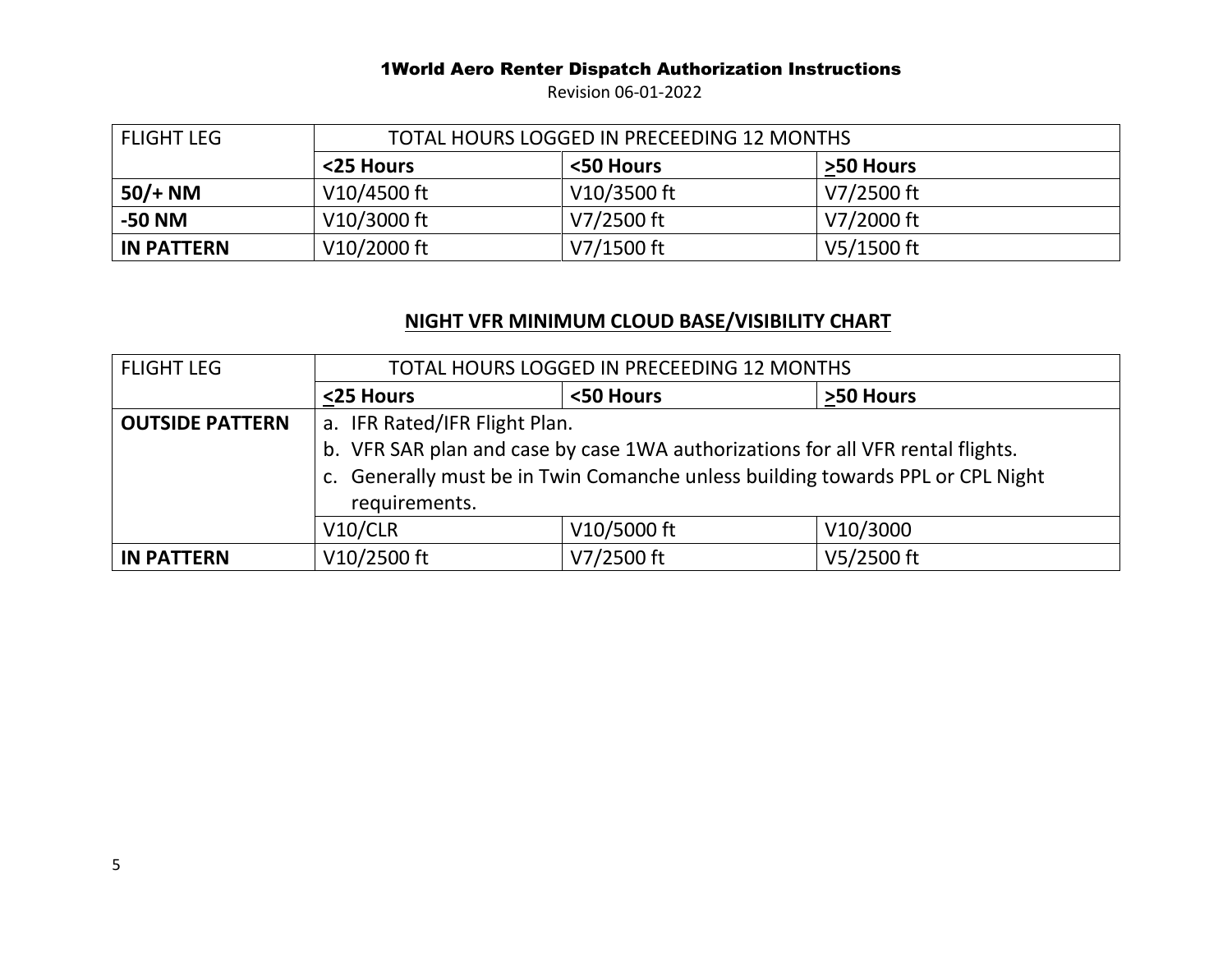Revision 06-01-2022

## **DAY/NIGHT, VFR/IFR MAXIMUM AUTONOMY CHART**

|                                                                                                          |                | TOTAL HOURS LOGGED IN PRECEEDING 12 MONTHS |                |                   |
|----------------------------------------------------------------------------------------------------------|----------------|--------------------------------------------|----------------|-------------------|
|                                                                                                          | <25 Hours      | <50 Hours                                  | >50 Hours      | $>100$ hours      |
| <b>DAY</b>                                                                                               | 150 NM VFR/IFR | 300 NM VFR/IFR                             | 500 NM VFR/IFR | <b>750 NM IFR</b> |
| <b>NIGHT</b>                                                                                             | <b>NA</b>      | 150 NM VFR/IFR                             | 150 NM VFR/IFR | 300 NM IFR        |
| • Email authorization from 1 World Aero must be received to dispatch beyond the prescribed<br>distances. |                |                                            |                |                   |

- Piper Warrior limited to 150 NM dispatch radius.
- Sunday/Holiday/After Hours Ops Insure motel & taxi/car service available at destination.
- The above autonomy refers to a portion of a trip flown during day or night within that corresponding radius from KFME.
- If you have over 500 Hours Total Time, you can enter one column to the right.

## **INSTRUMENT TIME REQUIREMENTS**

| SIMULATED/ACTUAL IFR TOTAL | TOTAL MINIMUM APPROACHES IN MAKE WITH COMPANY CFII |
|----------------------------|----------------------------------------------------|
| >150                       | 3 within 12 months                                 |
| <150                       | 3 within 6 months                                  |
| <75                        | 6 within 6 months                                  |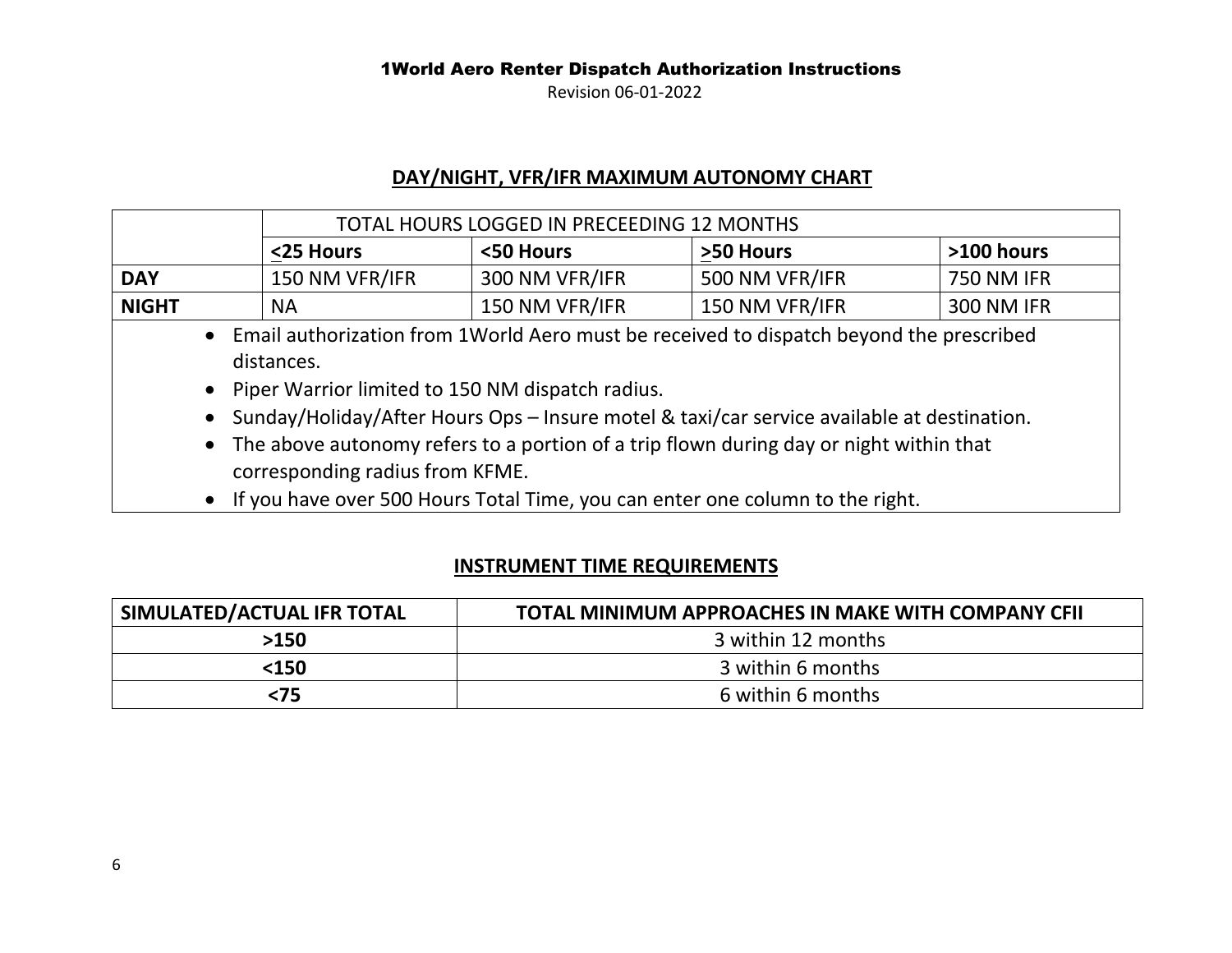Revision 06-01-2022

## **DISPATCH UNDER INSTRUMENT FLIGHT RULES**

| <b>CREW &amp; EQUIPMENT</b>                                                                                 | <b>FORECAST &amp; REPORTED ENROUTE DEPARTURE &amp; ARRIVAL CLOUDS</b> |                   |  |  |
|-------------------------------------------------------------------------------------------------------------|-----------------------------------------------------------------------|-------------------|--|--|
| 1 Pilot & No Autopilot                                                                                      | <b>1500 SCT/BRK/OVC.</b><br>5 SM Visibility – Day.                    | 8 SM Visibility - |  |  |
|                                                                                                             | Night.                                                                |                   |  |  |
| Twin Engine (or BRS)                                                                                        | 300 Feet Lower                                                        | <b>PA30</b>       |  |  |
| <b>Back-up Electrical System</b>                                                                            | 200 Feet Lower                                                        | <b>PA30</b>       |  |  |
| <b>Graphic Engine Monitor</b>                                                                               | PA30/PA28R<br>200 Feet Lower                                          |                   |  |  |
| 2 <sup>nd</sup> Attitude Indicator                                                                          | PA30/PA28R<br>100 Feet Lower                                          |                   |  |  |
| <b>AP HDG Mode</b>                                                                                          | 100 Feet Lower. 1/2 SM Vis Lower.                                     | PA30/PA28R        |  |  |
| <b>AP Nav Mode</b>                                                                                          | 100 Feet Lower. 1/2 SM Vis Lower.                                     | <b>PA30/PA28R</b> |  |  |
| <b>AP Altitude Hold</b>                                                                                     | 100 feet Lower. 1/2 SM Vis Lower.                                     | PA30/PA28R        |  |  |
| <b>AP Vertical Control</b>                                                                                  | 100 feet Lower. 1/2 SM Vis Lower.                                     |                   |  |  |
| <b>Approved Co-Pilot</b>                                                                                    | 100 Feet Lower. 1/2 SM Vis Lower.                                     |                   |  |  |
| <b>Co-Pilot is Approved CFII</b>                                                                            | Another 100 Feet Lower. 1/2 SM Vis Lower.                             |                   |  |  |
| Co Dilot must be an instrument surrent sempany renter pilot, as otherwise must be approved by text es email |                                                                       |                   |  |  |

Co-Pilot must be an instrument-current company renter pilot, or otherwise must be approved by text or email. Equipment item MUST be fully functioning, and pilot MUST be familiar with operation to reduce minimum.

## **LOWEST SINGLE PILOT OPERATION WITH** *EVERYTHING* **WORKING:**

PA28R N6948C = 900 FT & 3 ½ MILES. WITH COMPANY CFII 700 FEET AND 3 SM. PA30 N8065Y = 400 FT & 3 MILES. WITH COMPANY CFII 200 FEET AND 2.5 SM.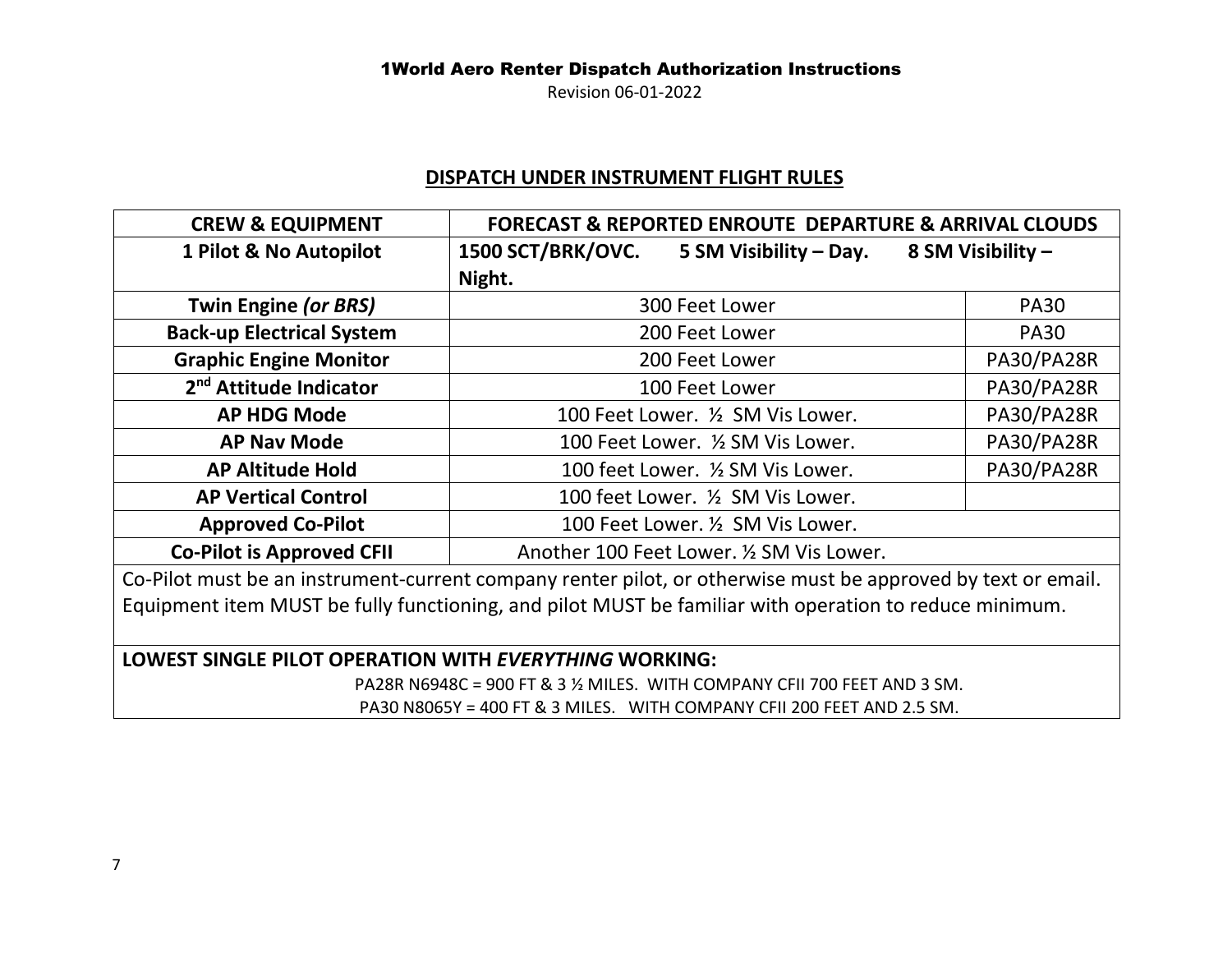Revision 06-01-2022

#### **ANNUAL MINIMUM PERSONAL PROFICIENCY PLAN**

#### **>25 Flight Hours & 65 Landings PIC**

These minimums need to be met within 12 months to renew/maintain rental privileges. Quarterly Training Flights can be used to restore currency when frequency lags. Custom adjustments *may* be crafted for pilot's special circumstances, to be approved by Chief Pilot. Simplified, lower requirements apply to log at least 50 hours a year, and 100 hours a year.

#### **I. MINIMUM SOLO/PIC FLIGHT OPERATIONS – 20 Hours Annually**

- 1) >12.5 Hours PIC Proficiency Flights
	- Minimum Pattern Work: 1 flight each 90 days/ Target 8 landings per flight
		- a) 30-40 Pattern Landings Annually
		- b) Budget 4 hours in Warrior, or 7 Hours in Arrow or Twin Comanche
	- Tours & Short Cross Country (<100 NM leg): 4-5 flights of 1.5-2.0 Hours with Destination Landings
- 2) About 7 Hours PF/PIC with a Peer Co-pilot
	- 2-4 Tours & or Short Cross Country, OR
	- IAP practice flights with Destination Landings.
	- Company makes a concerted effort to encourage renters to fly together periodically, to facilitate mentorship and cost sharing.

#### **II. "GRAVY FLIGHTS" - PM Peer Copilot – About 7-8 Hours**

- 1) 2-4 Tours, Short Cross Country, OR
- 2) IAP practice flights as Safety Pilot
- 3) Hours as Peer Copilot (as PM) approximately equal to amount of time flown using Peer Copilot (as PF).
- 4) These hours are recommended where practical for cost saving and rapport building.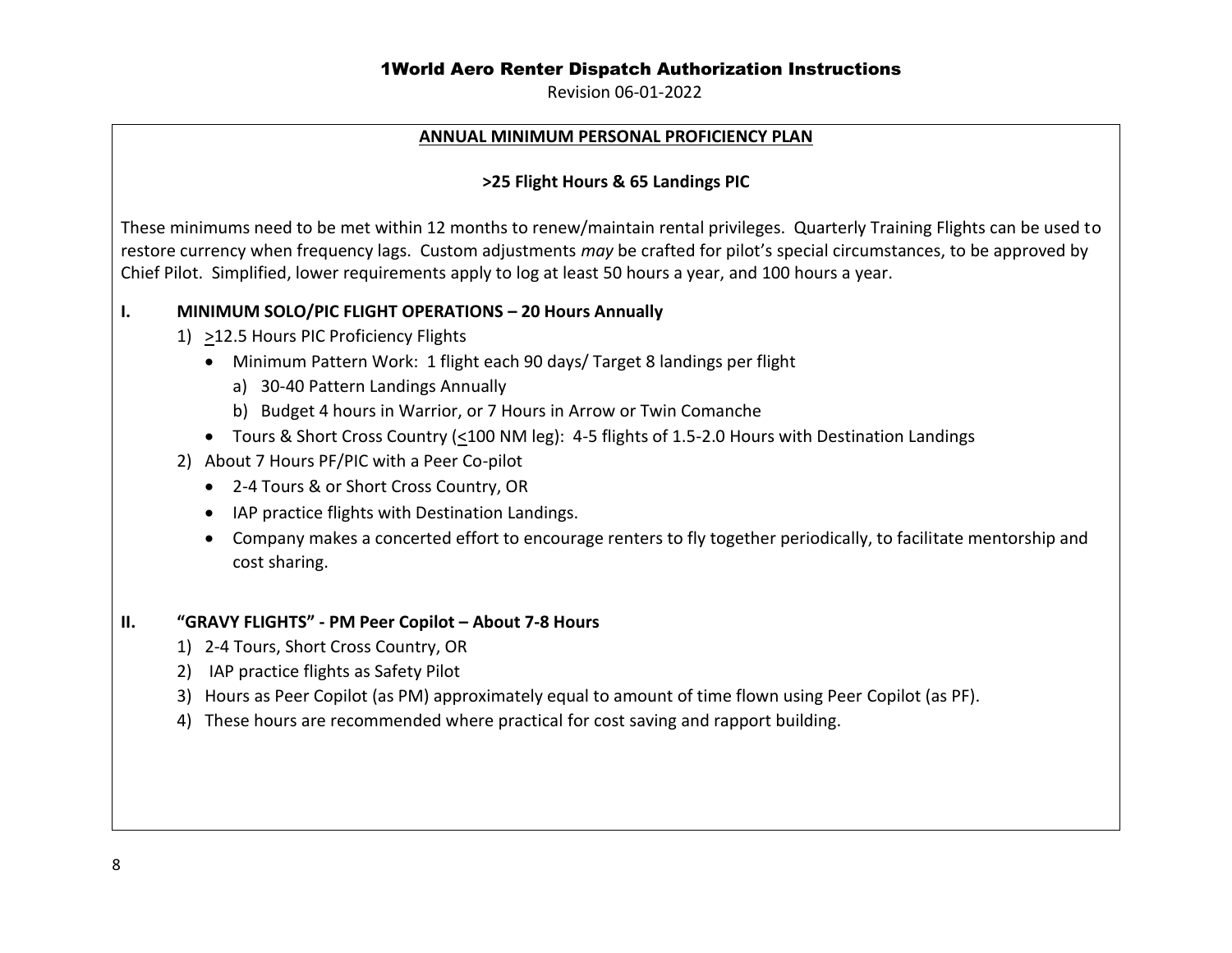Revision 06-01-2022

# **III. HOME SIMULATOR or 1WA SIMULATOR RENTAL**  1) **Annual Use depends on how much you fly. If Flying:** • <25 Hours a Year, then perform 12 Hours per Year/Average 1 Hour Per Month. • <50 Hours a Year, then perform 6 Hours per Year/Average 30 min Per Month. • <100 Hours a Year, then perform 4 Hours per Year/ Average 1 Hour Per Quarter • >100 Hours a Year, then perform Annually 2) **Content** • **Departure Module – 30 minutes:** Start Up & Departure Flow & Check, Local Pilotage, Mental Deduced Reckoning • **Airwork Module - 30 minutes:** 45 degree turns, Slow Flight/MCA, Power Off Stall straight ahead Dirty, Power Off Stall with ½ to standard rate turn Dirty/Clean, Power On Slow Flight (ASEL), Power On Stall with ½ Standard Rate Turn, Simulated Engine Out enroute (ASEL), Simulated Single Engine Loss Drill & VMC Demo (AMEL) • **Deteriorating Weather Scenario Module – 30 Minutes:** Diversion, BAI & Radio Navigation, Unusual Attitude Recovery Sequences, SFRA & Class D Communications, Pattern Procedure & Profile, Go Around procedure & Profile • **Systems Module – 30 Minutes:** Electrical Malfunction Checklist, Cabin smoke Memory Items and Checklist, Emergency Descent, Spin Recovery, Engine Roughness (ASEL), Emergency power loss on 500 Ft Climb Out, Best glide vs Minimum Sink (ASEL) Single Engine Landing (AMEL) **IV. SELF STUDY** 1) 2 x Online WINGS Courses Annually • 1 per 180 Days • SFRA, SUA, Weather, Systems, Communications, Flight Planning, Regs, ADM, or Aerodynamics 2) Review of Cockpit Procedures Guide for your aircraft. • Cross reference frequently as needed. • Review Semi-Annually. 3) Quarterly Review of Emergency Procedures Checklist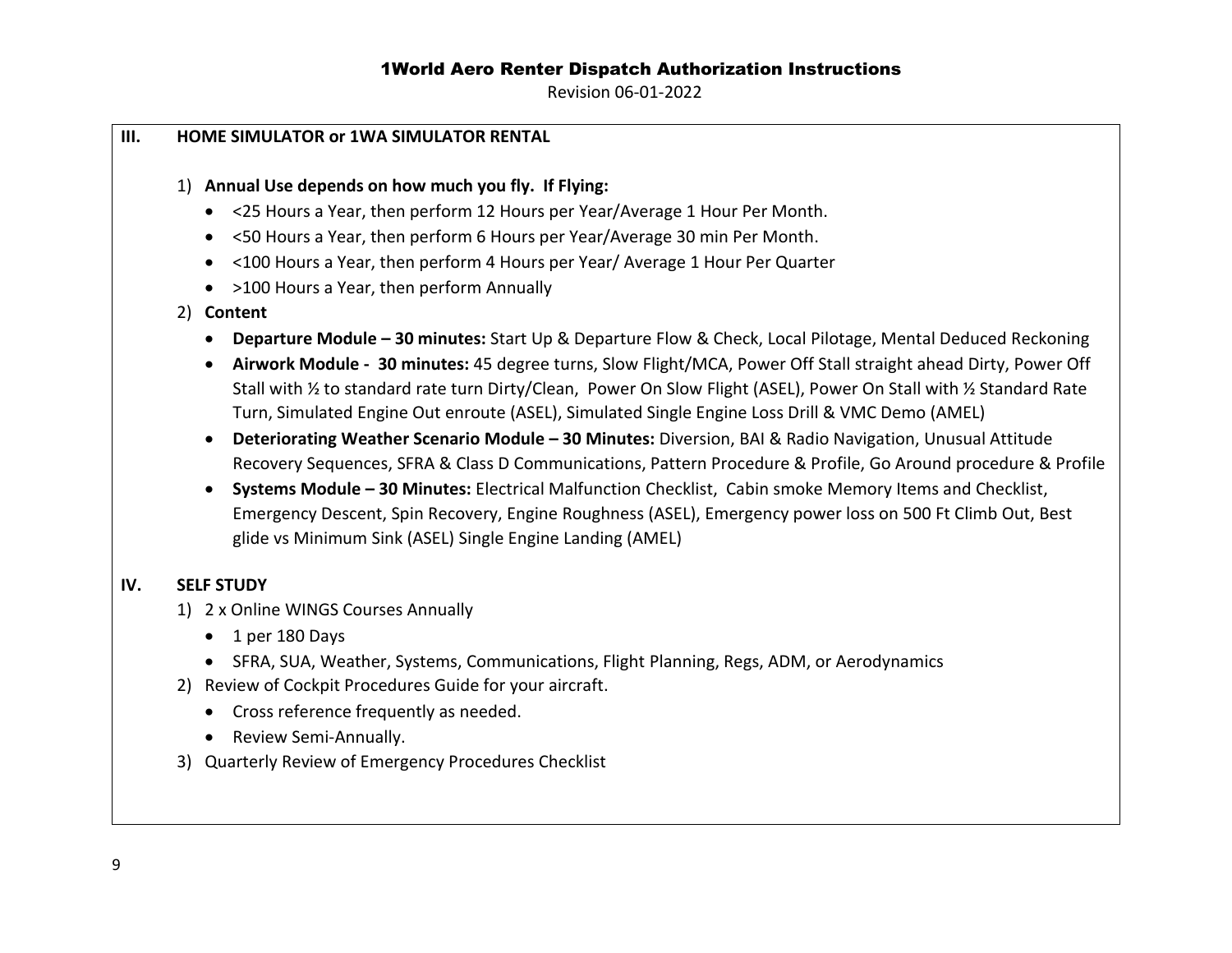Revision 06-01-2022

| V.  |    | <b>DUAL INSTRUCTIONAL REVIEWS -</b>                                                                                                                                                                                                                                                                                                                                                                                                                                                                                                                                                                                                                                                                                                                                                      |
|-----|----|------------------------------------------------------------------------------------------------------------------------------------------------------------------------------------------------------------------------------------------------------------------------------------------------------------------------------------------------------------------------------------------------------------------------------------------------------------------------------------------------------------------------------------------------------------------------------------------------------------------------------------------------------------------------------------------------------------------------------------------------------------------------------------------|
|     |    | 1) Approx. 5 Hours Dual Aircraft                                                                                                                                                                                                                                                                                                                                                                                                                                                                                                                                                                                                                                                                                                                                                         |
|     |    | • At approx. 90 days - 1.5 Hours Advanced Pattern Work: Short field Take Off and Landing, Power Off 180 (ASEL),<br>Slip to landing flare (ASEL), No Flaps or Restricted Flaps Landing, Go Around, Aborted Take Off (AMEL)<br>At approx. 180 days - 1.5 Hours Airwork: Local Pilotage, 45 degree turns, Slow Flight/MCA, Power Off Stall straight<br>$\bullet$<br>ahead & 1/2 Standard Rate Dirty to Onset/Full, Power Off Stall with 1/2 to standard rate turn Clean, Power On Slow<br>Flight & Stall with 1/2 Standard Rate Turn to Onset<br>At approx. 360 Days - 2 hours Enroute Scenarios to/from a Towered Airport (ESN or FDK) Local Pilotage, Mental<br>$\bullet$<br>Deduced Reckoning, Diversion, BAI & Radio Navigation, Basic Unusual Attitudes, Class D Operations, Simulated |
|     |    | Engine Out enroute, VMC Demo (AMEL), Slips, Normal & Power Off Landings, Go Around, Power Off Stall, PAVE /<br>PPP                                                                                                                                                                                                                                                                                                                                                                                                                                                                                                                                                                                                                                                                       |
|     | 2) | At approx. 270 Days - 2 Hours Dual Simulator: Aircraft Safety Equipment (Vests, Harnesses.), SFRA & Class D<br>Communications, Radio Navigation, Electrical Malfunction / loss of alternator / popped CB, Cabin fire / Electrical Fire,<br>Emergency Descent, Lost Comms, Engine Roughness, Single Engine Loss Drill & VMC Demo (AMEL), Best glide vs<br>Minimum sink. (ASEL), Emergency on 500 ft Climb Out, BAI / Unusual Attitudes, Spin entry /recovery, PAVE / PPP                                                                                                                                                                                                                                                                                                                  |
|     |    | 3) At approx. 360 Days 2 Hours Dual Ground: FAR, Wake Turbulence, Performance, Weight & Balance, Aerodynamics,<br>Weather Theory/Hazards/Products, ADM / PAVE / PPP                                                                                                                                                                                                                                                                                                                                                                                                                                                                                                                                                                                                                      |
|     |    | 4) NOTE: When currency or proficiency falling behind, particularly over two quarters, Quarterly Dual Instruction reset will<br>first combine elements of pattern work, air work, and navigation at Instructor's discretion.                                                                                                                                                                                                                                                                                                                                                                                                                                                                                                                                                              |
| VI. |    | If Instrument Rated and Checked Out for Instrument Operations - See Table on Page 6. Add 1.8 hours for each 3<br>Approaches.                                                                                                                                                                                                                                                                                                                                                                                                                                                                                                                                                                                                                                                             |
|     |    | I agree to follow the above Annual Minimum 25 Hour Personal Proficiency Plan in conjunction with the above Dispatch<br>Authorization Guide.                                                                                                                                                                                                                                                                                                                                                                                                                                                                                                                                                                                                                                              |
|     |    | Printed Name/Signature <b>Example 2018</b><br>Date and the second second second second second second second second second second second second second second second second second second second second second second second second second second second second second second                                                                                                                                                                                                                                                                                                                                                                                                                                                                                                             |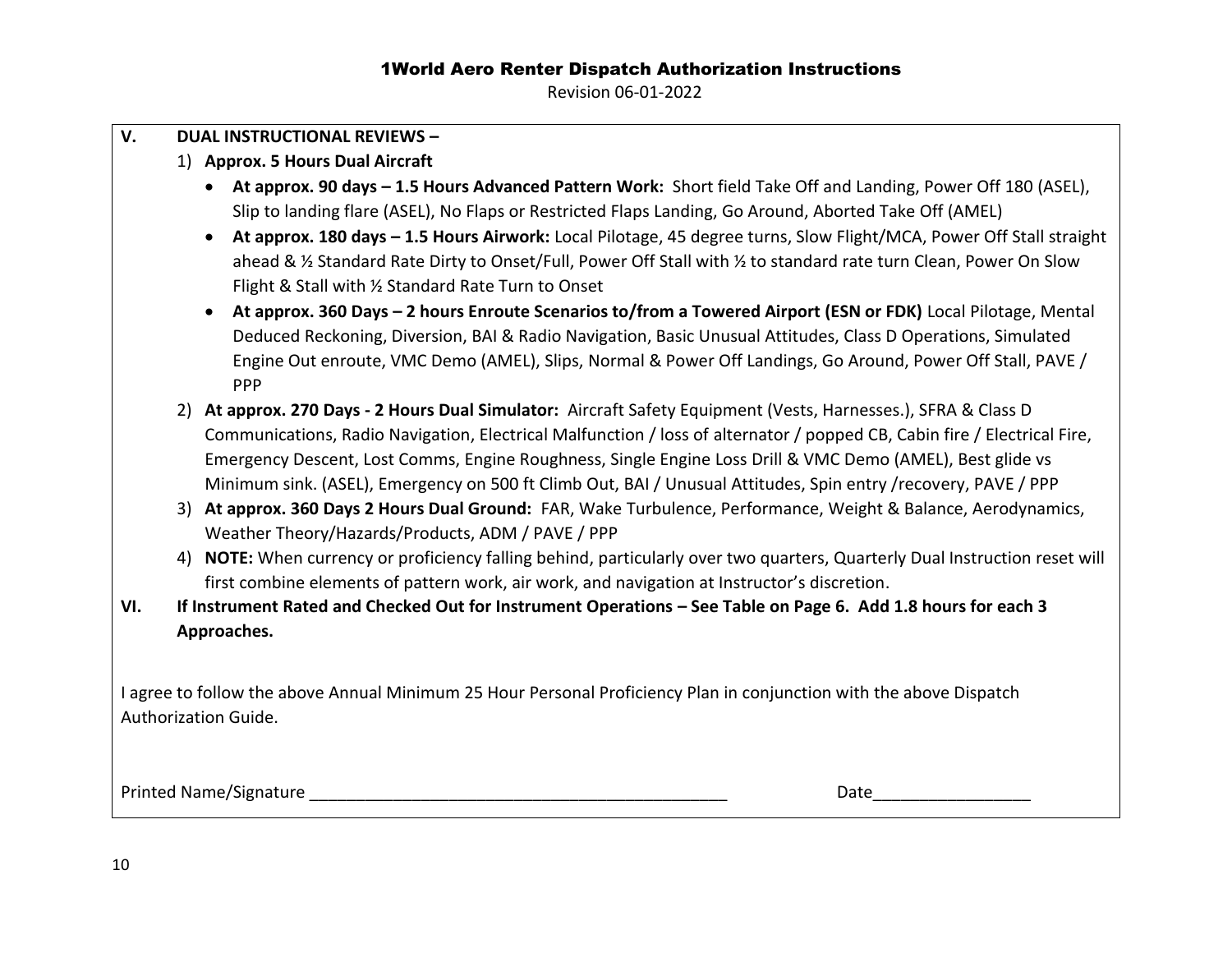Revision 06-01-2022

#### **SUMMARY OF SUGGESTED PERSONAL PROFICIENCY PLAN QUARTERLY MINIMUMS**

- 1 Dual Review Flight or Dual Sim Session
- 1 Solo Pattern Practice
- 1 Solo Tour or Short Cross Country
- 1 Peer Tour Flight / IAP Practice Flight as PF
- 1 Peer Tour Fight /IAP Practice Flight as PM
- At least 6 Hours PIC
- Simulator self-practice based on total hours last 12 months
- Wings course or a Dual Ground based on total hours last 12 months
- Max headwinds/crosswinds, min ceilings and visibility, Day vs Night Operations per Pages 3-6.

#### **MINIMUM ANNUAL HOURS PF/PIC FOR PILOTS < 100 HOURS PIC LAST 12 MO CHECKED OUT IN MORE THAN ONE MODEL**

- Warrior & Arrow 18 Hours Arrow, 6 Hours Warrior.
- Twin Comanche and Arrow 18 Hours Twin Comanche, 6 Hours Arrow
- Twin Comanche and Warrior 20 Hours Twin Comanche, 6 Hours Warrior

#### **25 HOUR PERSONAL PROFICIENCY PLAN MINIMUM BUDGET**

- Warrior VFR Checked \$4800 Annually / \$1,150 per Quarter/\$385 per Month
- Warrior IFR Checked \$6400 Annually / \$1550/\$515 per Month
- Arrow VFR Checked \$5400 Annually / \$1,300 per Quarter/ \$430 per Month
- Arrow IFR Checked \$7,000 Annually / \$1,700 per Quarter / \$565 per Month (Assuming less than 75 IFR Hours)
- Twin Comanche IFR Checked \$8,800 Annually / \$2,150 / \$715 per Month (Assuming greater than 75 IFR Hours)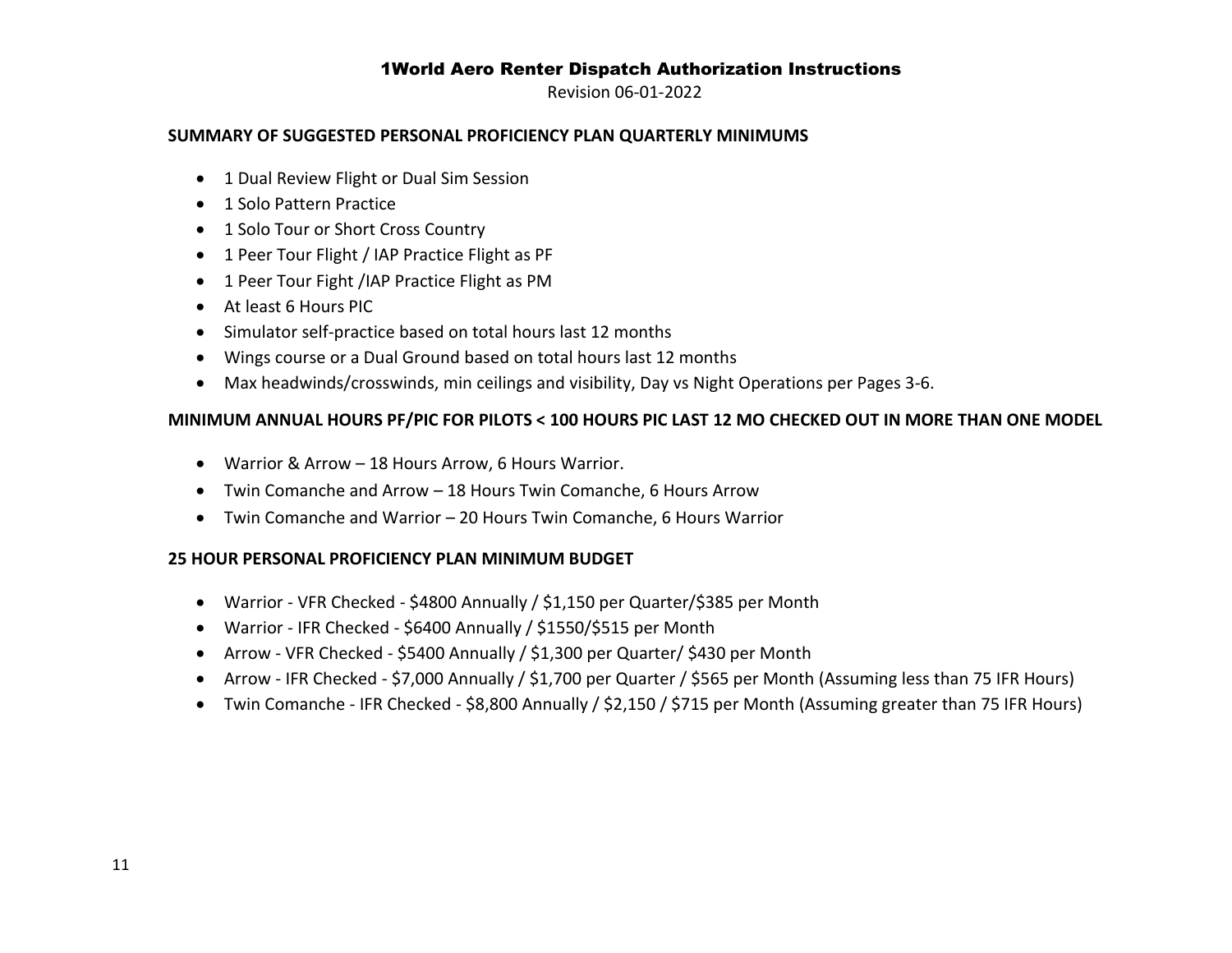Revision 06-01-2022

#### **PILOTS WITH >50 HOURS PIC LAST 12 MONTHS**

- 1) **Minimums of the above 25 Hour Personal Proficiency that Apply: Section I & II, III, & IV.**
- 2) **Above Section V Dual Instruction Review Minimums reduced to:**
	- 2 Hour Emergency Procedures Simulator Session at 90 Days
	- 2 Hour Combined Airwork and Landings Flight at 180 Days
	- 2 Hour Ground Session at 270 Days
	- 2 Hour Combined Navigation and Landings Flight at 360 Days

## **PILOTS WITH >100 HOURS PIC LAST 12 MONTHS**

#### 1) **One Minimum 2 Hour review flight/One Hour Ground per 12 months if renting VFR Only including:**

- **Ground:** Performance & Weight & Balance, Flight Planning as needed, Abnormal systems troubleshooting, Company updates, record keeping and dispatching review
- **Flight:** Local VFR Communications as needed, 45 Degree Left and Right Turns, Slow Flight, Power and Power off Stalls to Onset/Full in Standard Rate Turn, Simulated Engine Out, Power Off 180 (ASEL), Single Engine Landing (AMEL), Short Field Take Off and Landing, Pilotage, Diversion, One Instrument Approach or BAI, Unusual Attitudes
- 2) **Dual Instruction Instrument Approaches** = 3 in Make in Model last 12 months .
- 3) **Minimum Landing Currency**: In Model last 90 Days = 1 Hour & 3 landings for **Warrior**, 2 Hours & 6 Landings for **Arrow**, 3 hours & 6 Landings for **Twin Comanche**.
- 4) **Minimum Make and Model time last 12 Calendar Months…**
	- With 250 Piston Hours: **4** Hours for **Warrior**, 8 Hours for **Arrow**, 12 hours for **Twin Comanche.**
	- Without 250 Piston Hours: 25 Hours